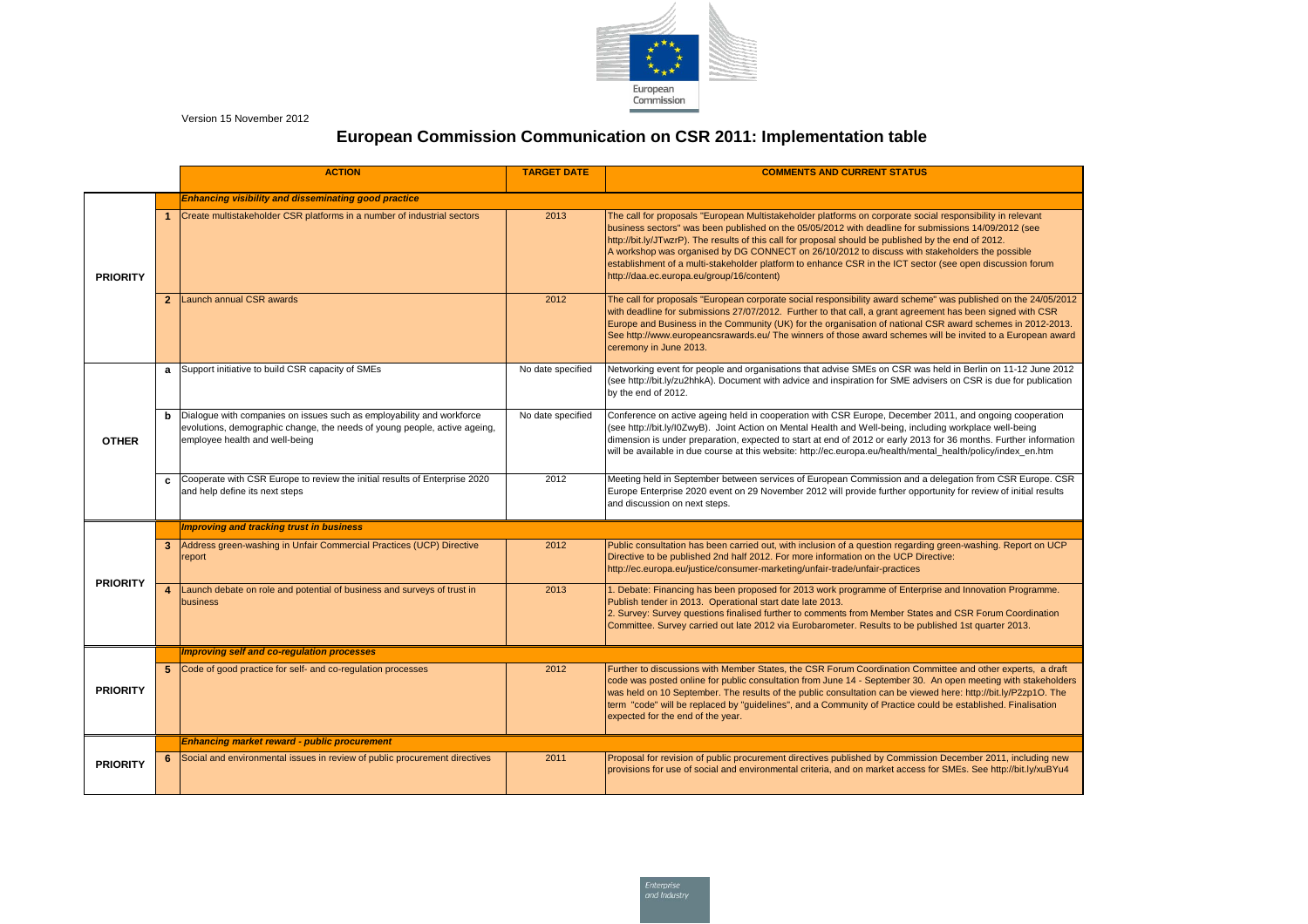|                 |   | <b>Enhancing market reward - consumption</b>                                                                                                                                                                                                                                           |                   |                                                                                                                                                                                                                                                                                                                                                                                                                                                                                                                                                                                                                    |  |  |  |
|-----------------|---|----------------------------------------------------------------------------------------------------------------------------------------------------------------------------------------------------------------------------------------------------------------------------------------|-------------------|--------------------------------------------------------------------------------------------------------------------------------------------------------------------------------------------------------------------------------------------------------------------------------------------------------------------------------------------------------------------------------------------------------------------------------------------------------------------------------------------------------------------------------------------------------------------------------------------------------------------|--|--|--|
| <b>OTHER</b>    | d | Responsible consumption in review of Sustainable Consumption and<br>Production Action Plan                                                                                                                                                                                             | No date specified | Public consultation on "Delivering More Sustainable Consumption and production" was c<br>The results of the public consultation are here: http://bitly.com/AqCsZB Further to that co<br>of the Commission are preparing a Communication on Building the Single Market for Gre<br>currently scheduled for adoption by the Commission in 1st quarter 2013. In practice this<br>Communication takes the place of the originally planned review of the Sustainable Consi<br>Action Plan. See also, Sustainable Consumption and Production Action Plan http://bit.ly/<br>Resource Efficient Europe http://bit.ly/VxxN3f |  |  |  |
|                 |   | <b>Enhancing market reward - investment</b>                                                                                                                                                                                                                                            |                   |                                                                                                                                                                                                                                                                                                                                                                                                                                                                                                                                                                                                                    |  |  |  |
| <b>PRIORITY</b> |   | 7 Consider proposals for requirement on investors to inform about responsible<br>investment criteria applied                                                                                                                                                                           | No date specified | On 3/7/2012 the Commission adopted legislative proposals to improve disclosures for re<br>which provide a basis for providing summary information about CSR and socially respon-<br>See http://bit.ly/RPIZSG                                                                                                                                                                                                                                                                                                                                                                                                       |  |  |  |
|                 |   | e   All European asset managers invited to sign up to UNPRI                                                                                                                                                                                                                            | No date specified | Commission to explore possible cooperation with UNPRI as follow up.                                                                                                                                                                                                                                                                                                                                                                                                                                                                                                                                                |  |  |  |
| <b>OTHER</b>    |   | Support in 2012 capacity-building for investors on integration of social and<br>environmental information into investment decisions                                                                                                                                                    | 2012              | Grant agreement signed with International Corporate Governance Network, UN Principle<br>Investment and European Federation of Financial Analysts Societies, to support capacity<br>runs from Nov 2011 - April 2013.                                                                                                                                                                                                                                                                                                                                                                                                |  |  |  |
|                 |   | <b>Disclosure of social and environmental information</b>                                                                                                                                                                                                                              |                   |                                                                                                                                                                                                                                                                                                                                                                                                                                                                                                                                                                                                                    |  |  |  |
| <b>OTHER</b>    | g | New legislative proposal on non-financial disclosure                                                                                                                                                                                                                                   | 2012              | Impact assessment concluded. Legislative proposal to be adopted by Commission as so<br>further information see http://bit.ly/TumcgJ                                                                                                                                                                                                                                                                                                                                                                                                                                                                                |  |  |  |
|                 |   | $h$ Develop policy to encourage companies to measure and benchmark<br>environmental performance using life-cycle-based methodology                                                                                                                                                     | 2012              | Draft final methodology has been published http://bit.ly/N3Z8rb. The proposal is expecte<br>1st quarter of 2013.                                                                                                                                                                                                                                                                                                                                                                                                                                                                                                   |  |  |  |
|                 |   | <b>CSR</b> in education, training and research                                                                                                                                                                                                                                         |                   |                                                                                                                                                                                                                                                                                                                                                                                                                                                                                                                                                                                                                    |  |  |  |
|                 | 8 | Financial support for education and training projects on CSR under<br><b>EU Lifelong Learning and Youth in Action Programmes, and action to</b><br>raise the awareness of education professionals and enterprises                                                                      | 2012              | Seminar on youth, entrepreneurship, volunteering and CSR organised Sept 2012, conclu<br>needed to encourage young people into voluntary activities that will better prepare them<br>Examples of support for CSR in the Youth in Action Programme include the programme "                                                                                                                                                                                                                                                                                                                                           |  |  |  |
| <b>PRIORITY</b> |   |                                                                                                                                                                                                                                                                                        |                   | Citizen as one: CSR in Europe", and "PARTNERSHIP2020 (see http://bit.ly/TvNIQR).                                                                                                                                                                                                                                                                                                                                                                                                                                                                                                                                   |  |  |  |
|                 |   | European Business Schools encouraged to sign UN Principles for<br>Responsible Management Education (UNPRME)                                                                                                                                                                            | No date specified | Commission to explore possible cooperation with UNPRME as follow up.                                                                                                                                                                                                                                                                                                                                                                                                                                                                                                                                               |  |  |  |
| <b>OTHER</b>    |   | Explore opportunities for financing further research on CSR still under the 7th<br>European Research Programme and Horizon 2020                                                                                                                                                        | No date specified | In 2012 under the FP7 Socio-economic Sciences and Humanities programme the Comm<br>a call for research on the role of multinational companies in addressing global challenges<br>2020 the new EU research programme HORIZON 2020 is expected to create opportuniti                                                                                                                                                                                                                                                                                                                                                 |  |  |  |
|                 |   | <b>National and sub-national CSR policies</b>                                                                                                                                                                                                                                          |                   |                                                                                                                                                                                                                                                                                                                                                                                                                                                                                                                                                                                                                    |  |  |  |
| <b>PRIORITY</b> |   | Create peer review mechanism with MS                                                                                                                                                                                                                                                   | 2012              | Discussion with Member States in Nov 2011 and February 2012. Preparations ongoing.                                                                                                                                                                                                                                                                                                                                                                                                                                                                                                                                 |  |  |  |
|                 |   | <b>INV</b> MS to develop or update CSR plans or national lists of priority actions                                                                                                                                                                                                     | mid-2012          | Ongoing discussions with Member States.                                                                                                                                                                                                                                                                                                                                                                                                                                                                                                                                                                            |  |  |  |
|                 |   | Aligning EU and global approaches - principles and guidelines                                                                                                                                                                                                                          |                   |                                                                                                                                                                                                                                                                                                                                                                                                                                                                                                                                                                                                                    |  |  |  |
| <b>PRIORITY</b> |   | 10 Monitor commitments of EU enterprises > 1,000 employees to take account of<br>internationally recognised CSR principles and guidelines, and take account of<br>ISO 26000 in Commission's own operations.<br>INV Large European enterprises make commitment to take account of UNGC, | No date specified | 1. Monitor enterprise commitments: Concept note discussed with Member States and Fo<br>Exploratory research paper published June 2012.<br>2. ISO 26000 in Commission operations: Analysis is currently being done comparing ISC<br>internal Commission policies.                                                                                                                                                                                                                                                                                                                                                   |  |  |  |

tion" was concluded in April 2012. er to that consultation, the services ket for Green Products, which is actice this proposed

able Consumption and Production http://bit.ly/y6kDx, and Roadmap to a

ures for retail investment products ally responsible investment matters.

V Principles for Responsible Int capacity-building project that

sion as soon as possible. For

is expected to be adopted in the

012, concluding that more support is pare them for the world of work. ogramme "Prince, Merchant and

the Commission intends to publish challenges. In the period 2014pportunities for research in CSR.

es and Forum CC Feb 2012.

2. Daring ISO 26000 with current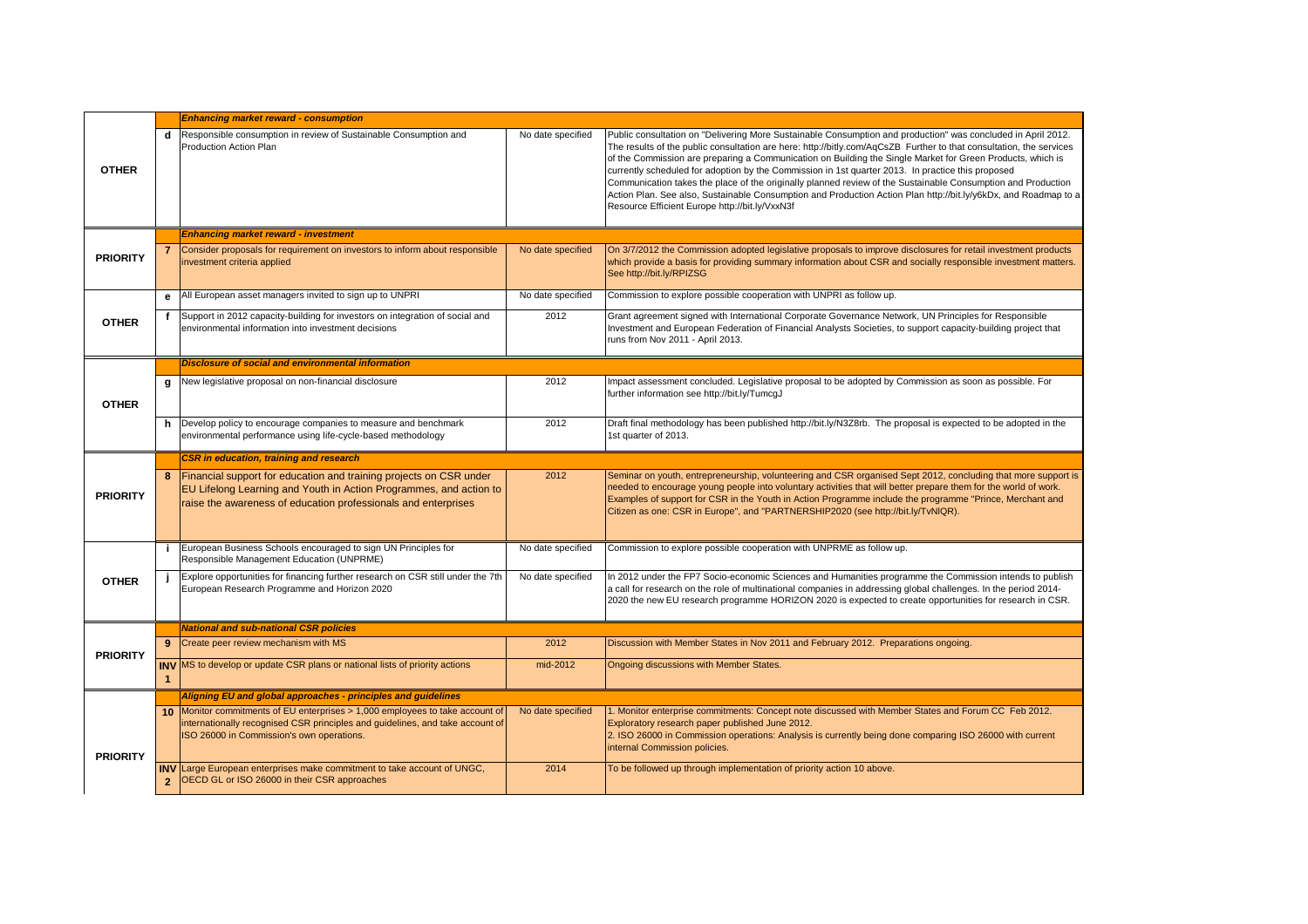|                 | 3 <sup>1</sup>         | INV European multinationals make commitment to respect ILO Tri-partite<br><b>Declaration</b>                                                                                                                         | 2014              | To be followed up through implementation of priority action 10 above.                                                                                                                                                                                                                                                                                                                                                                                                                                                                                                                                                                                                                                                                                                                          |  |  |
|-----------------|------------------------|----------------------------------------------------------------------------------------------------------------------------------------------------------------------------------------------------------------------|-------------------|------------------------------------------------------------------------------------------------------------------------------------------------------------------------------------------------------------------------------------------------------------------------------------------------------------------------------------------------------------------------------------------------------------------------------------------------------------------------------------------------------------------------------------------------------------------------------------------------------------------------------------------------------------------------------------------------------------------------------------------------------------------------------------------------|--|--|
| <b>OTHER</b>    | k                      | Step up cooperation with MS, partner countries and relevant international<br>fora to promote respect for internationally recognised CSR principles and<br>guidelines and to foster greater consistency between them. | No date specified | Examples of Commission action in 2012 include: Seminar with Latin American countries on EU CSR Policy and<br>OECD Guidelines for MNEs; participation in training for Chinese enterprises organised by UN Global Compact<br>Network China; relevant international organisations invited to Annual Review Meeting on 28 November 2012. se<br>also "other action m", below.                                                                                                                                                                                                                                                                                                                                                                                                                       |  |  |
|                 |                        | Aligning EU and global approaches - UN business and human rights framework                                                                                                                                           |                   |                                                                                                                                                                                                                                                                                                                                                                                                                                                                                                                                                                                                                                                                                                                                                                                                |  |  |
| <b>PRIORITY</b> |                        | Develop human rights guidance for SMEs and 3 industrial sectors                                                                                                                                                      | 2012              | . Sector guidance: selection of sectors announced February 2012 (employment and recruitment agencies, ICT,<br>and oil & gas). Multistakeholder roundtables organised May 2012 and discussion papers online for consultation.<br>Draft guidance to be published for comment Dec 2012. Final guidance to be published end April 2013. See<br>http://bit.ly/R7ZwlE<br>2.<br>SMEs: Introductory guide published December 2012 http://ec.europa.eu/enterprise/business-and-human-rights                                                                                                                                                                                                                                                                                                             |  |  |
|                 |                        | 12 Publish report on implementation on UNGPs in context of EU policies                                                                                                                                               | 2012              | Informal discussion paper published by Commission services as input for Danish Presidency Conference on<br>implementation of the UN Guiding Principles, May 2012. See http://bit.ly/VXN0us Estimated publication date of<br>report now 2nd quarter 2013.                                                                                                                                                                                                                                                                                                                                                                                                                                                                                                                                       |  |  |
|                 | $\boldsymbol{\Lambda}$ | <b>INV</b> All European enterprises to meet corporate responsibility to respect human<br>rights as defined in UNGPs                                                                                                  |                   | Partial follow up (regarding policy commitments only) may be possible through priority action 10 above.                                                                                                                                                                                                                                                                                                                                                                                                                                                                                                                                                                                                                                                                                        |  |  |
|                 | $5\phantom{.0}$        | <b>INV</b> Member States to develop national plans for implementation of UNGPs                                                                                                                                       | end 2012          | Ongoing discussions with Member States. One of the actions included in the EU Strategic Framework and Action<br>Plan on Democracy and Human Rights, adopted by the Council of the EU in June 2012, is for Member States to<br>develop national plans for the implementation of the UNGPs, with timing indicated for 2013. See<br>http://bit.ly/KXgi8R                                                                                                                                                                                                                                                                                                                                                                                                                                          |  |  |
| <b>OTHER</b>    |                        | Process involving enterprises and EU Delegations to raise understanding of<br>the challenges facing companies that operate in countries where the state<br>fails to meet its duty to protect human rights            | No date specified | Discussions ongoing to decide on implementation plan.                                                                                                                                                                                                                                                                                                                                                                                                                                                                                                                                                                                                                                                                                                                                          |  |  |
|                 |                        | Aligning EU and global approaches - CSR in relations with 3rd countries and regions                                                                                                                                  |                   |                                                                                                                                                                                                                                                                                                                                                                                                                                                                                                                                                                                                                                                                                                                                                                                                |  |  |
| <b>PRIORITY</b> | 13                     | Identify ways to promote responsible business conduct in future<br>policy initiatives for inclusive/sustainable growth in 3rd countries                                                                              | 2012              | (1) Commission adopted communication on Trade, Growth and Development in January 2012 (encourages<br>responsible business conduct, promotes CSR instruments; see http://bit.ly/yv1MzO) and Council conclusions in<br>March 2012 (see http://bit.ly/TH908H) ; (2) Commission communication on social protection in EU Development<br>cooperation adopted August 2012 (see http://bit.ly/Swu9mH) and Council conclusions in October (see<br>http://bit.ly/Qw099l). (3) Further reflexions ongoing regarding private sector engagement for development. (4)<br>The 2012 Action Plan of the European Instrument for Democracy and Human Rights (EIDHR) supports amongst<br>other things the development of trade unions and social dialogue in 3rd countries (see<br>http://www.eidhr.eu/library). |  |  |
| <b>OTHER</b>    | m                      | Commission to make relevant proposals in the field of trade and<br>development.                                                                                                                                      | No date specified | Commission communication on Trade, Growth and Development adopted in January 2012, encourages<br>responsible business conduct and promotes CSR instruments.                                                                                                                                                                                                                                                                                                                                                                                                                                                                                                                                                                                                                                    |  |  |
|                 | n                      | Propose to address CSR in established dialogues with 3rd countries and<br>regions                                                                                                                                    | On-going          | Examples of progress in 2012 include: discussing implementation of UN Guiding Principles on Business and<br>Human Rights in EU-US Human Rights dialogue; addressing CSR in 1st meeting of the EU-Korea Committee on<br>Trade and Sustainable Development; and addressing CSR in EC-Turkey sub-committee on Industry and Trade.                                                                                                                                                                                                                                                                                                                                                                                                                                                                 |  |  |
|                 |                        | General                                                                                                                                                                                                              |                   |                                                                                                                                                                                                                                                                                                                                                                                                                                                                                                                                                                                                                                                                                                                                                                                                |  |  |
|                 | $\mathbf{o}$           | Report on implementation                                                                                                                                                                                             | 2014              | Aim for February 2014.                                                                                                                                                                                                                                                                                                                                                                                                                                                                                                                                                                                                                                                                                                                                                                         |  |  |
|                 | p                      | Review meeting                                                                                                                                                                                                       | 2014              | Aim for April 2014.                                                                                                                                                                                                                                                                                                                                                                                                                                                                                                                                                                                                                                                                                                                                                                            |  |  |